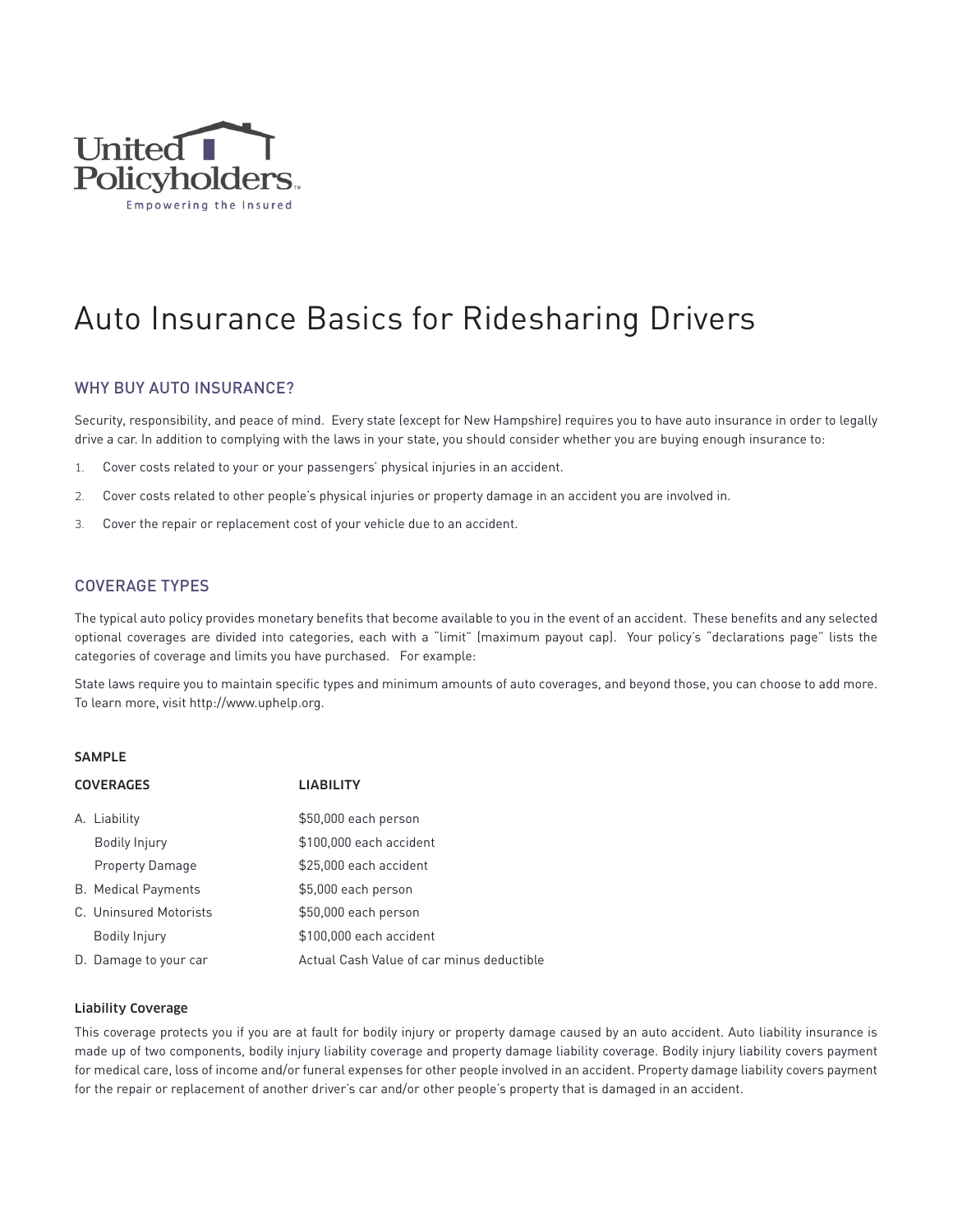## Medical Expense Coverage (Medical Payments and PIP)

Medical expense coverage pays for medical costs that you and your passengers incur in an accident, and in some cases, injured pedestrians, regardless of fault. In some cases, related costs such as loss of income, childcare expenses and funeral costs are also covered. In some states, motorists are required to have PIP coverage while medical payments coverage is typically optional.

## Uninsured and Underinsured Motorist Coverage

Uninsured and underinsured motorist coverage pays your medical costs, lost wages and other injury-related expenses when the driver at fault for an accident is uninsured or underinsured (does not have high enough coverage limits), or if you are injured by a stolen vehicle or involved in a hit-and-run accident.

## Damage to your car—Comprehensive and Collision Coverage

Collision coverage pays for damage to your own vehicle in the event you hit another vehicle or object (not including an animal). Comprehensive coverage pays for damage to your own vehicle caused by fire, flood, theft, vandalism, glass breakage, hail, an animal, or wind damage.

## Other Coverages

Auto policies may contain other optional coverages, such as loss of use coverage, sometimes called rental reimbursement, which covers the cost of renting a vehicle while your car is being repaired for a covered loss, and roadside assistance coverage, which covers costs related to emergency roadside assistance and towing.

# COVERAGE LIMITS

Each category of coverage is subject to a limit, the maximum amount an insurer will pay for losses in that category. Limits of coverage are usually expressed as three numbers (for example, \$50,000/\$100,000/\$25,000 or sometimes expressed as 50/100/25). The first number indicates the most the insurer will pay for bodily injury to any one person in an accident. The second number indicates the most the insurance will pay for all bodily injury to all persons combined in any one accident. The third and final number indicates the most the insurer will pay for all property damage in any one accident.

# THINGS TO CONSIDER

#### 1. Buy adequate liability and uninsured motorist coverage

A common mistake people make when buying car insurance is buying too little liability and/or uninsured motorist coverage limits. If you cause an accident with injuries and/or property damage that are higher than your coverage limits, you can be responsible for paying the difference out of your own pocket. With inadequate liability coverage, a single auto accident can have a dramatic effect on you financially.

Another type of liability coverage you should consider is uninsured/underinsured motorist (UM/UIM) coverage. UM/UIM coverage protects you and your passengers if you're hit by someone who carries little or no insurance. In some states, 40% of drivers fall into this category so it is important to carry adequate UM/UIM coverage.

#### 2. Decide whether you need Collision and Comprehensive Coverage

If you own a high value car or one that is financed by a loan or lease, then collision and comprehensive coverage may make sense (or may be required by a lender). If you drive an older car, you may want to forego these two options to avoid paying out more in premiums over time than the car is worth.

As a rule of thumb, divide your car's replacement value by 5 and compare the result to the annual cost of collision and comprehensive coverage. If the cost of coverage is higher, you might want to drop those coverage options.

The condition and value of your car should have no bearing on the amount of your liability Insurance. Even if you are driving an old "clunker", you should still have adequate liability and uninsured motorist coverage.

#### 3. Compare, compare, compare

Auto insurance rates are based on a number of factors including the city and state you live in, type of vehicle, driving record, age, your credit score, etc. Each insurer uses its own method for deciding what kind of risk you are and pricing your policy. Since these, and other factors, can cause auto insurance rates to vary widely, obtaining quotes from multiple different insurance companies may save you money.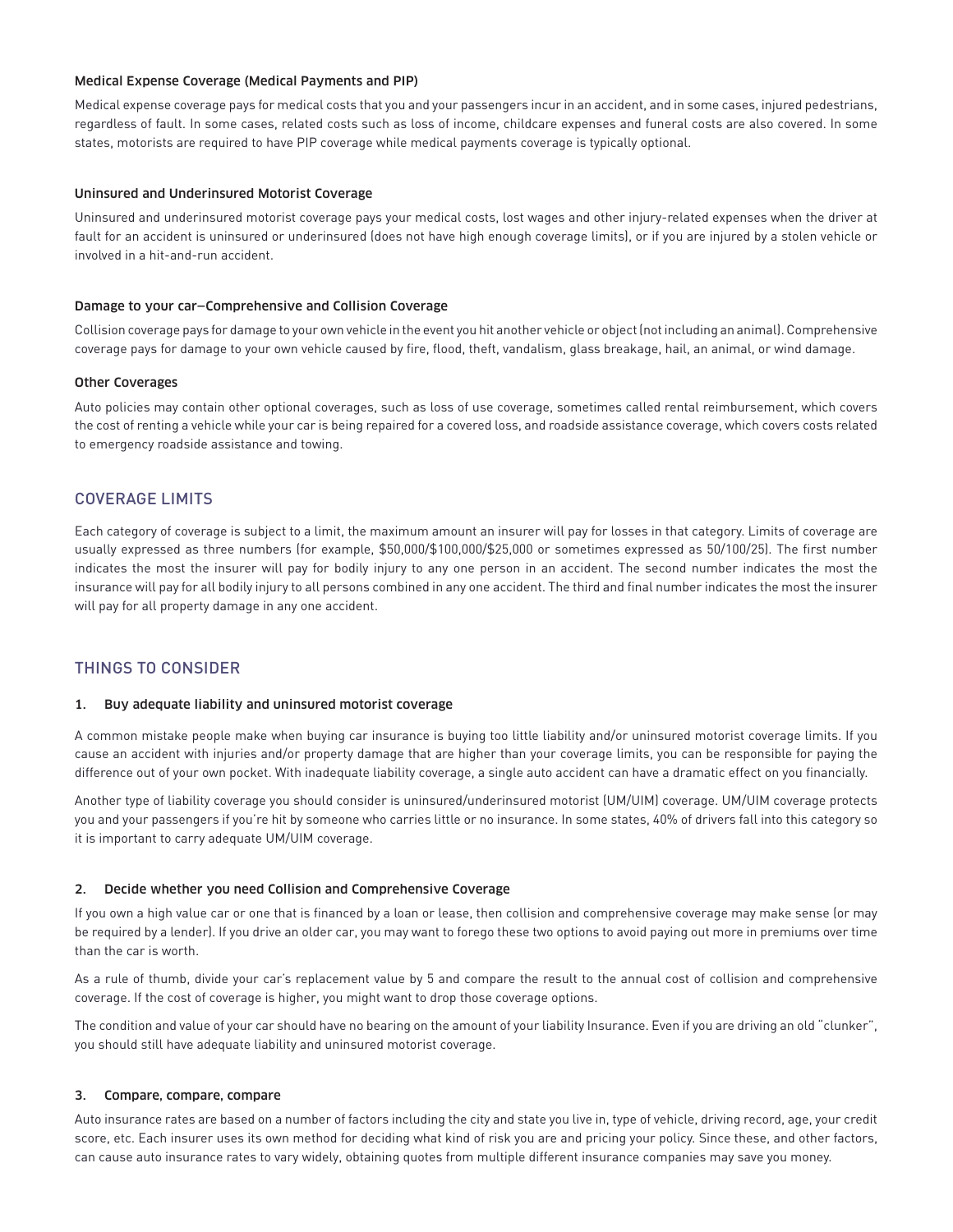If there are multiple drivers and cars of different ages in your household, you may be better off with one policy or separate policies. Purchasing separate policies for "high-risk" drivers in your household may or may not turn out to be a less expensive option.

# 4 Choose the right deductible

The higher the deductible you choose, the lower your premium will be, and consumer advocates generally agree that opting for higher insurance deductibles makes good economic sense. Not only do you save money on your premium, but you'll also pay less for your insurance in the long run if you avoid filing small claims and save your insurance for serious damage and injuries. The more claims you file, the more you'll pay for your insurance because you'll be placed in a higher risk (more expensive) rating category.

Get auto insurance premium quotes based on several different deductibles and decide which is right for you. If you can afford to pay repairs or damage below \$1,000 then setting your deductible at \$1,000 (instead of \$500 or \$250) will save you money on your annual premiums. If you assume that a claim will occur once every five years or so, multiply the premium savings by 5, if it equals the difference in the deductible amount and you can afford to pay it then opt for the higher deductible.

# 5. Should you buy Medical Payments or PIP Coverage?

Med Pay coverage is for medical costs for you and your passengers. Ask about the cost of including this coverage. If you have a good health insurance plan in place, you may not need additional medical coverage, other than to cover co-pays, but Med Pay coverage can be inexpensive and well worth paying for.

Medical expense coverage protects other passengers in your vehicle by providing "no-fault" coverage for basic injuries without having to file a lawsuit. PIP Coverage or "Personal Injury Protection" is a similar coverage created by state law and is available or required in certain states.

## 6. Ask for discounts

Ask about all of the discounts you may be eligible for. They can include:

- 1. Customer loyalty (multiple policy or multiple auto)
- 2. Good driver
- 3. Good credit score
- 4. Good student
- 5. Age
- 6. Safe driving courses
- 7. Safety equipment (anti-lock brakes, etc.)
- 8. Miles driven (less is better)
- 9. Electric vehicle or hybrid
- 10. Affiliations (military, Federal employee, credit unions, alumni associations, professional memberships)

#### 7. Buying through an insurance agent vs. buying online

- 1. A professional insurance agent or broker can help select coverage tailored to your needs and answer any questions you may have.
- 2. If you shop online, be sure you are buying appropriate liability and UM/UIM limits that will protect you and your family from catastrophic financial losses. Online quotes often start with the minimum legal liability limits that may not be the right limits for you. Shop for right coverage, not just the right price.
- 3. You may save money by insuring your home/rental and auto through the same insurance company. Get quotes for combining or splitting up your policies.

# 8. Pay-by-the-mile insurance

Certain insurance companies are now offering what is known as "pay-by-the-mile" or "pay as you drive" insurance. Unlike traditional car